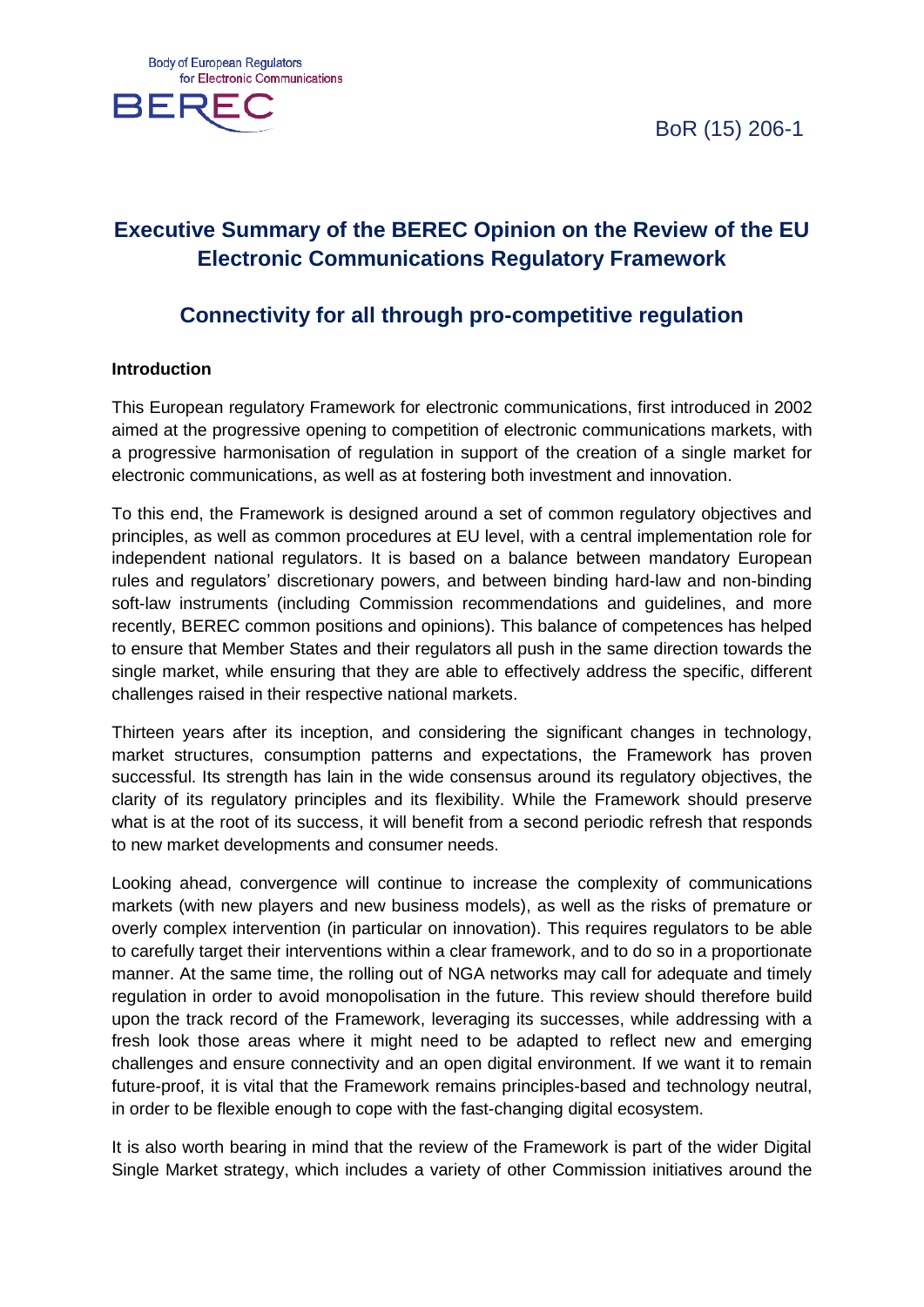digital economy. It will be important to ensure a consistent and coherent approach between these various initiatives.

This is the starting point of the BEREC Opinion.

#### **Effective competition will remain key to meeting Europe's high-speed broadband connectivity ambitions**

The vision of ubiquitous high-speed networks as a condition for Europe's global competitiveness lies at the heart of the Commission's Digital Single Market strategy. BEREC shares this goal, and is committed to helping to realise it, including through working closely with the Commission over the coming years.

It is important to bear in mind that achieving these European connectivity targets presents a different set of challenges in different Member States. The best technological solution (e.g. the choice between fibre-to-the-premises (FTTP) and fibre-to-the-cabinet (FTTC)), and the best model of competition (e.g. the balance between infrastructure- and service-based competition) will both depend on a market's structural characteristics, such as the degree of urbanisation and proportion of multi-dwelling units, the national demand features, network topographies and the physical terrain, the extent of legacy cable network footprints, the length of the local loop and the availability and quality of ducts.

These factors, which inform the investment case and the potential for competitive distortion in each market, cannot simply be regulated away. It is therefore important that the Framework enables regulators to support both competition and rollout in the forms most appropriate to their national circumstances. The promotion of efficient investment is already one of the guiding objectives of the Framework, which requires regulators to take investment risk into account and allow for reasonable rates of return. At the same time, and as the Commission has acknowledged on several occasions, the evidence shows that the promotion of investment and the promotion of competition are not mutually exclusive. Rather, effective and sustainable competition remains the best assurance of efficient investment.

The review of the Framework also provides an opportunity to consider whether anything is missing from the regulatory toolkit or if anything might be clarified, in order to ensure that regulators can tackle the challenges of technological and market developments in a way that supports and encourages investment, and ultimately achieve the longed-for high-quality connectivity at fair prices for European end-users.

For instance, among the areas which the Framework review should consider is the ability of regulators to address competition concerns that might arise in oligopolistic markets and to use the available regulatory instruments (such as symmetric regulation) in a sufficiently flexible manner in order to ensure their regulatory interventions are targeted and proportionate.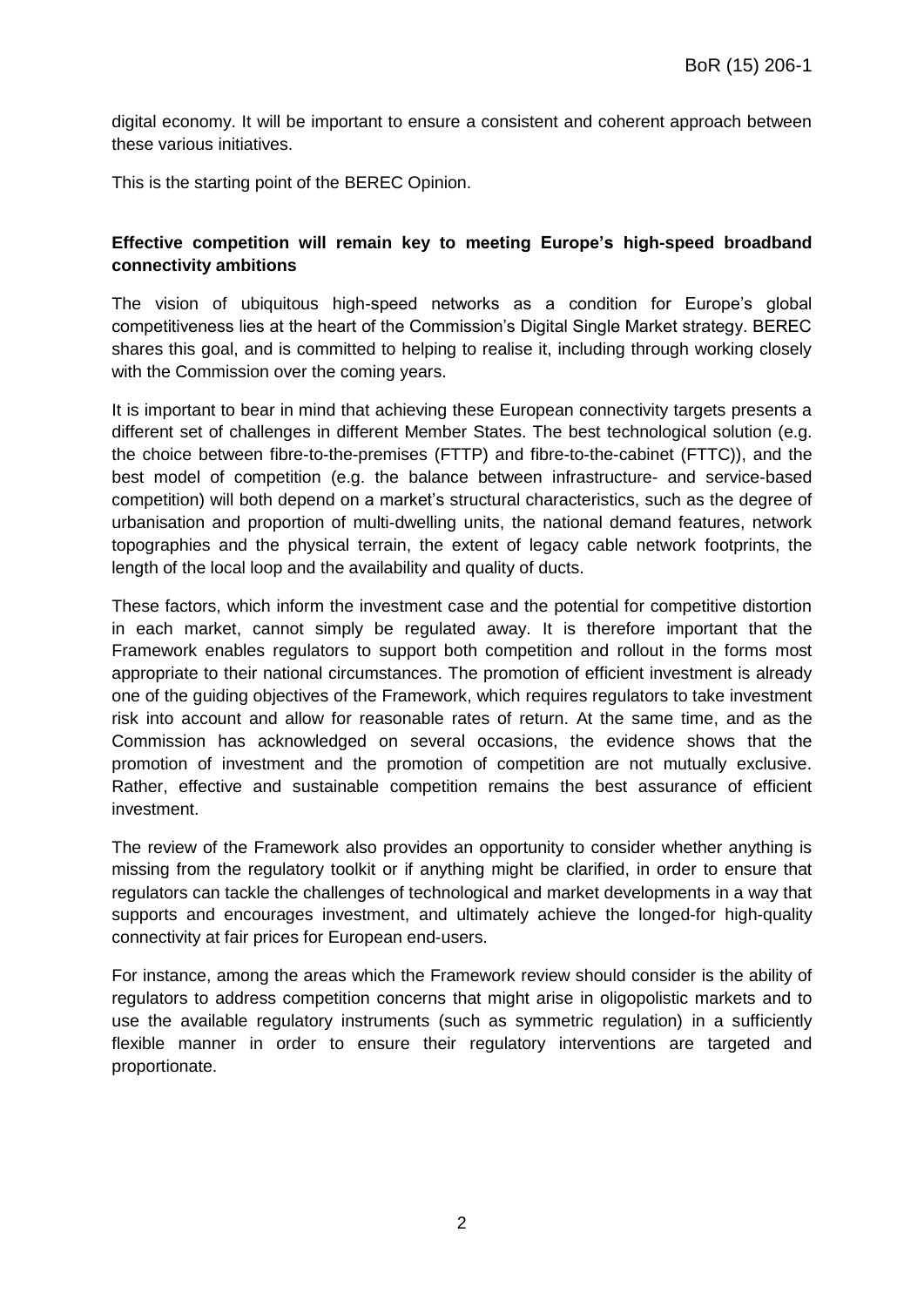# **The promotion of the interests of end users should continue to orient European regulatory policy**

Ultimately, the effectiveness of competitive markets and sufficiency of network deployments should be measured against the extent to which they respond to the needs of Europe's end users (both consumers and business users). This should be borne in mind when considering the scope of sector-specific end user regulation, the form of harmonisation, as well as the European approach to defining the scope of the universal service.

This should guide the decisions on the extent to which new services provided over the internet (often referred to as "over the top" or OTT services) should be subject to regulation under the Framework. Indeed, it is important to consider the policy objectives of each obligation and the proportionality of imposing that obligation on a specific service or service type.

As further discussed in the BEREC Opinion, while recognising the importance of general consumer law, some sector-specific end-user regulation will remain critical (such as the recently adopted rules on open Internet access). This is not only to ensure end-users are protected from the specific harms to which they might be subject in this technologically fastchanging sector, but also because of the important role of demand-side interventions to support the Framework's pro-competitive, supply-side interventions (e.g. rules to facilitate switching between providers, which support competitive friction in retail markets).

Similarly, it will be important to ensure that Member States and regulators are able to respond to the consumer harms that arise in their markets based on their particular consumption patterns, customer preferences and commercial practices, and to continue to experiment with new regulatory solutions (which often become the source of new best practices). With its minimum harmonisation approach (based on a common set of regulatory principles and a harmonised minimum level of protections) the current Framework allows this and is therefore more future-proof than a full- or maximum-harmonisation approach would be. Indeed, the latter approaches would risk bringing the level of end user protection down to the lowest common denominator.

For this same reason, Member States should retain the discretion to define the scope of a universal service obligation that reflects the specific needs of their national market, including setting the particular technical parameters of a broadband access universal service obligation.

# **European (and global) spectrum harmonisation is already a reality, and further harmonisation should be approached with caution**

Broadband access is key for EU citizens and EU companies, and in rural areas wireless broadband is an important means of providing connectivity alongside fixed network access. The current Framework has worked well: some parts of the EU are world leaders in delivering consumer value, effective competition, and investment in and fast roll-out of new 4G networks. In fact, more harmonised spectrum for mobile broadband is available in Europe than in all other parts of the world, including the US, Australia and Japan, and the first 4G networks in the world were rolled out in Europe, under the current regulatory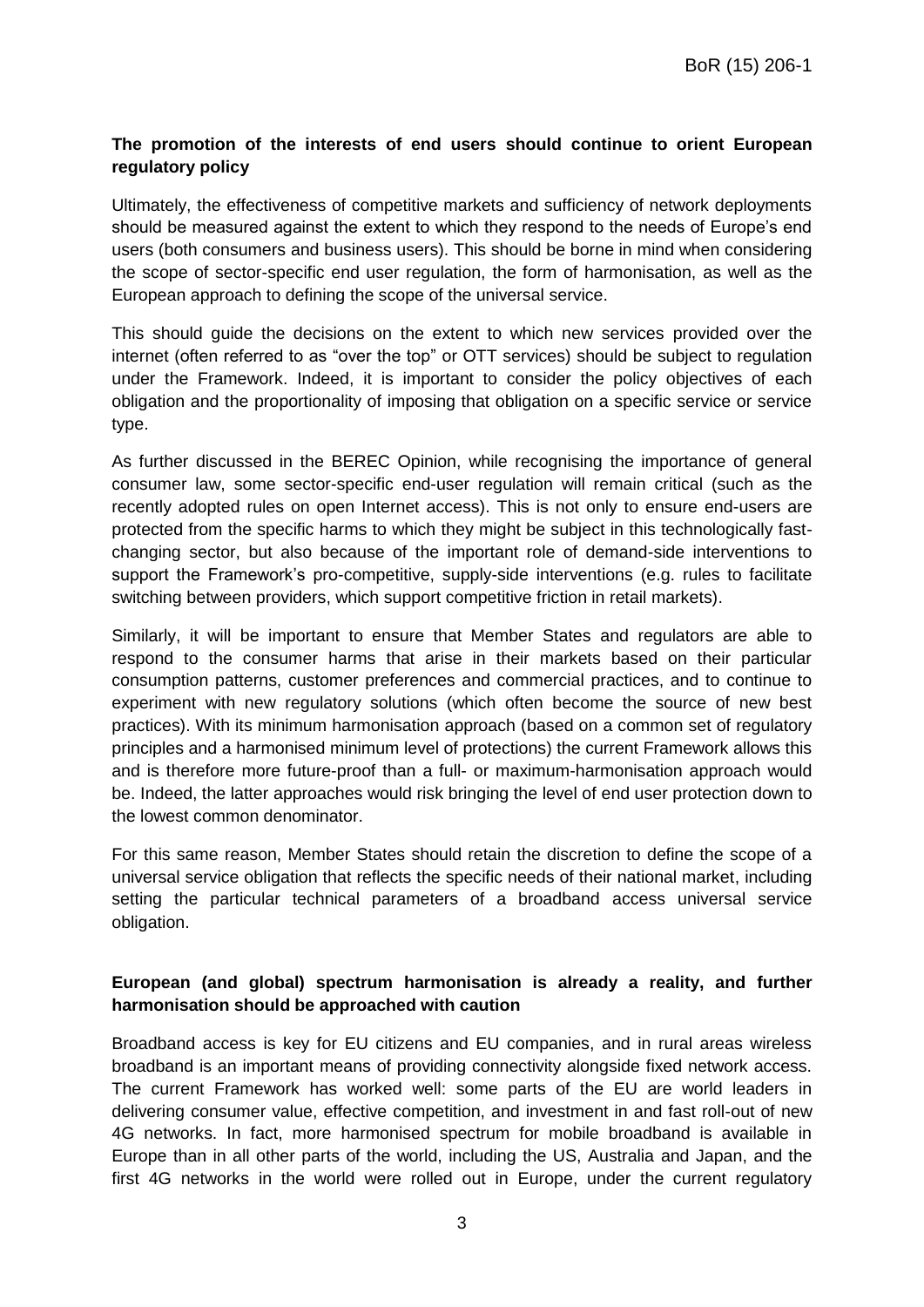Framework. While some parts of Europe were slower at rolling out 4G than others, this was partly due to the legacy uses of the spectrum (and their impact on band clearance and refarming), and on how well the previous networks and technologies met end user demand.

Connectivity objectives and spectrum capacity requirements for electronic communications services will vary from one Member State to another, thus European connectivity objectives will not always translate into identically defined spectrum allocations for each Member State.

In this context, top-down harmonisation runs the risk of sterilising spectrum and resulting in inefficient use of this scarce resource, hampering rather than supporting innovation.

The existing framework already recognises extensive tools to harmonise spectrum for electronic communication services, set timelines for the availability and enforcing them. BEREC would recommend that the Commission draw upon the bank of experience and best practices of NRAs and spectrum authorities, promoting harmonised approaches to spectrum management from the bottom up.

# **BEREC should continue to evolve, and its value-added, its rootedness in the realities of the national markets for which its members are responsible, must be preserved**

Last but not least, as we embark upon this review of the Framework, it is important that any institutional change is not pursued for the sake of change, but rather that the future institutional landscape reflects the regulatory functions that are required to be carried out, and the entities best placed to carry them out. Indeed, the current sectoral institutional set-up has worked well so far, striking an appropriate balance among all institutional objectives and actors involved, and any intervention should be therefore carefully considered.

In this respect, the "co-regulatory" partnership between the Commission (as ultimate guardian of the single market) and national regulatory authorities (anchoring European policy in the reality of the national markets) should remain the orienting principle for considering the future of BEREC.

This means that the rootedness of BEREC in its member regulators must remain at the heart of the regulatory system, not only in relation to its governance (which should remain in the hands of its members) but also in relation to the technical work carried out by its expert working groups. While there is scope for improving the operation of the BEREC Office, it is important to remember that there is no substitute for the full involvement of NRAs, which will remain at the heart of BEREC's future resource needs.

Indeed, BEREC's ability to meet the challenges of the next 10 years will rely on its continued ability to draw upon the collective expertise of its members. As discussed in detail in the BEREC Opinion, BEREC would urge the Commission to align the minimum competences of national regulators to those of BEREC, to ensure the work of BEREC reflects the experience of all 28 national markets. This includes ensuring all independent NRAs have competences in relation to end-user protection, which would enhance harmonisation and regulatory efficiency. BEREC would also urge the Commission to strengthen the obligations on Member States to ensure the financial and operational independence of their national regulators, including ensuring that they are adequately resourced to fully participate in the work of BEREC.